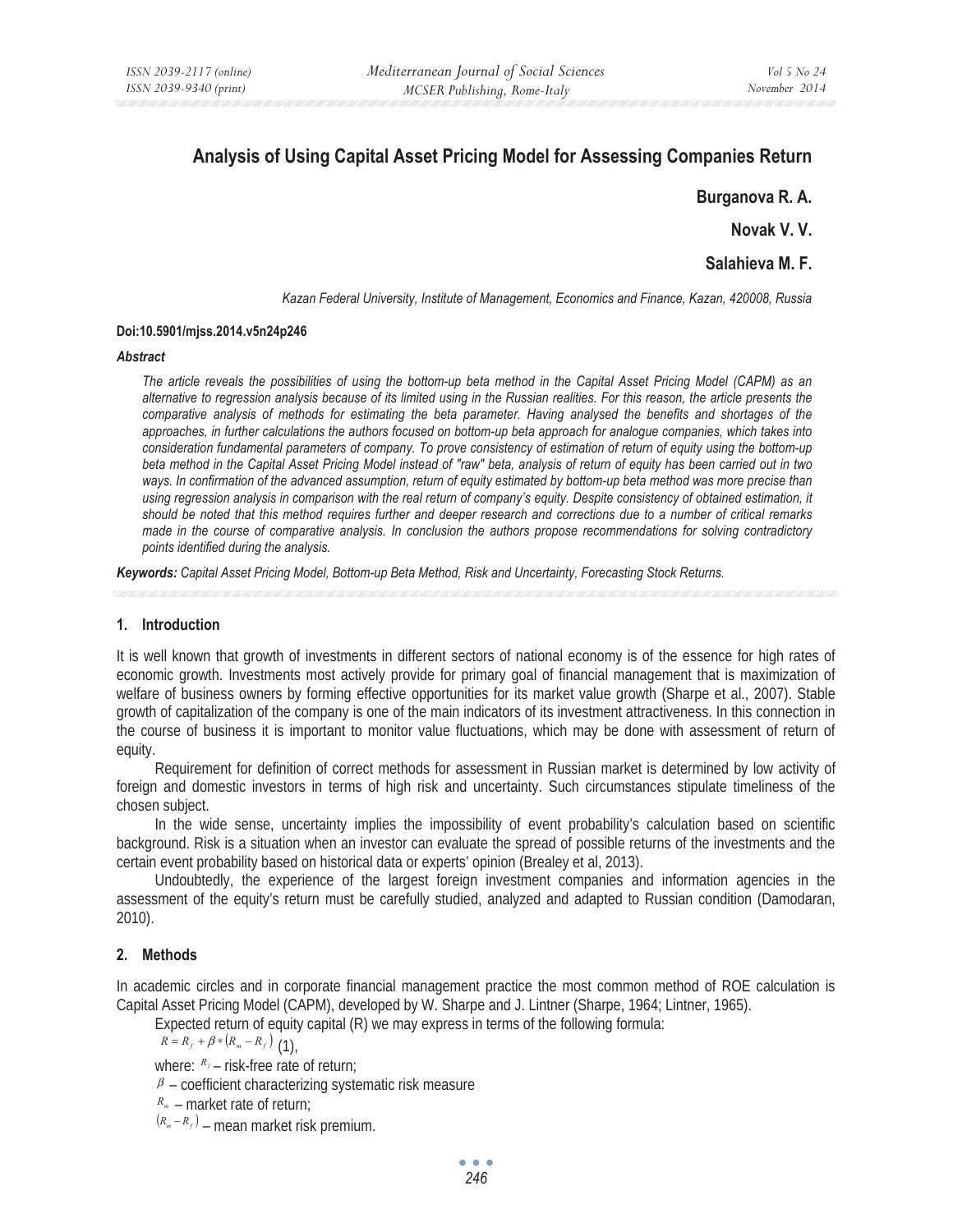Beta coefficient expresses sensitivity of financial assets return to market risks and is calculated by the formula:  $\beta = \frac{Cov(K_s, K_p)}{\sigma_s^2}$ 

 $(2)$ 2 *p*

where:  $^{Cov(K_s, K_p)}$  – covariation between return on equity of a company and market return;

 $\sigma_p^2$  – variance of market rate of return.

Impropriety of using the model is seen mostly in developing markets because of the lack of informational effectiveness and low liquidity of assets. The distinctive feature of the developing markets is confined in the significance of the specific risks, related to government policy in regulation of the economy, institutional protection of investors and corporate management (Estrada, 2002).

Criticism towards CAPM model on the part of academic circles is focused mainly on inconsistency of its assumptions and practical application of regression analysis, which results in a so called "raw" beta (Blume, 1975; Levy, 1971). Taking into consideration specific nature of Russian capital market, which is characterized with low liquidity of small-cap stocks and dominance of some major companies, in many cases beta coefficients obtained by means of regression analysis are non applicable or require significant adjustments (Hwang and Pedersen, 2002; Barry et al., 2002). Therefore, the need arises to detect another method of beta coefficient assessment, that would allow to mitigate disadvantages of a traditionally used one.

Alternative approaches in estimation of beta parameters spread in emerging markets (including Russian market): Bottom-up beta method for analogue companies by R. Fuller and G. Kerr (Fuller and Kerr, 1981) and Accounting beta approach by N. Hill and B. Stone (Hill and Stone, 1980). Major differences are presented in Figure 1.



**Figure 1.** Beta coefficient structuring in fundamental effect characteristics (Teplova, 2013)

Having analysed the benefits and shortages of the said approaches, in further calculations we focused on bottom-up beta approach for analogue companies, which takes into consideration fundamental parameters of company, such as: specific nature of activity (range of activity, market value, life-cycle stage etc.); financial and operational leverage.



**Figure 2.** Bottom-up method computation algorithm (Guseinov, 2009)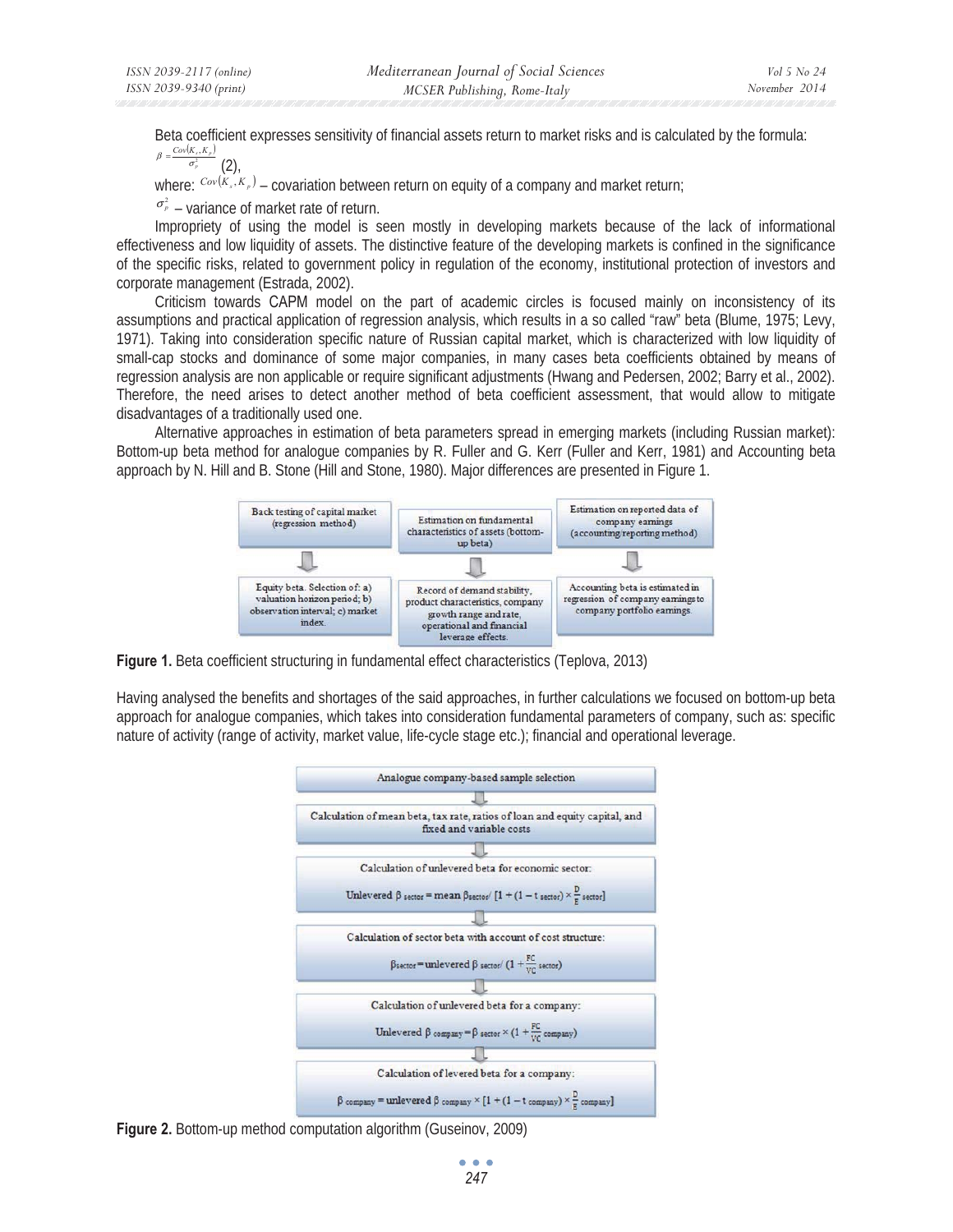| ISSN 2039-2117 (online) | Mediterranean Journal of Social Sciences | Vol 5 No 24   |
|-------------------------|------------------------------------------|---------------|
| ISSN 2039-9340 (print)  | MCSER Publishing, Rome-Italy             | November 2014 |

Such approach enables to take into account the tendencies of sector and specific nature of analysed company.

To prove consistency of estimation of return of equity using the bottom-up beta method in the CAPM instead of "raw" beta, analysis of return of equity of Russian telecommunication company MTS has been carried out in two ways.

Mobile TeleSystems Company OJSC (MTS) is a leading telecommunication operator in the Russian and CIS markets. It provides services to more than 102 million subscribers. From 2000, MTS securities are publicly traded on the NYSE. In 2013, MTS brand was in Top 100 Most Valuable Global Brands according to BRANDZ™ rating and was recognized the most expensive telecommunication Russian brand (MTS, 2014).

Bloomberg data selection method has been used in the analysis: period: 2 years, stock price fixation frequency: weekly, observations quantity: 104 (Bloomberg, 2013).

Estimation by bottom-up beta approach for analogue companies may be presented as step-by-step algorithm shown in Figure 2. D should be understood as loan capital, E - equity capital, t - effective tax rate, FC – fixed costs, VC variable costs of company.

#### **3. Results**

Required data on stock quotes is on the open access in many Internet resources (Finam, 2013; Nasdaq, 2013). Regression method was used for "raw" beta calculation (0,67). On the basis of statistical data calculation of average annual market return was carried out for the similar period (68,12%) and risk-free rate (average annual government bond return) - 1,14%.

Then expected return of MTS equity is:

 $R = 1,1403 + 0,6714 * (68,1227 - 1,1403) = 46.11 %$ .

By algorithm shown in Figure 2, an analysis of telecommunication sector has been made and most successful public companies, as analogues of MTS, have been revealed. The list of indices required for further calculation is represented in Table 1.

| Company                       | Country              | Market capitalization, USD<br>million | Raw<br>betas | Effective tax<br>rate, % | FC/<br>VC | D/E  |
|-------------------------------|----------------------|---------------------------------------|--------------|--------------------------|-----------|------|
| <b>MTS</b>                    | Russia               | 17 228,00                             | x            | 29,35                    | 0.69      | 1,21 |
| China Mobile                  | Hong Kong            | 172 600.00                            | 0.70         | 32,54                    | 0.41      | 0.51 |
| AT&T                          | <b>USA</b>           | 137 380.00                            | 0.61         | 33,98                    | 0.28      | 1.39 |
| Vodafone Group                | <b>Great Britain</b> | 147 230.00                            | 0.74         | 24,91                    | 0.30      | 0,63 |
| <b>Verizon Communications</b> | <b>USA</b>           | 108 720.00                            | 0.64         | 27,39                    | 0.23      | 2.70 |
| <b>Comcast Corporation</b>    | <b>USA</b>           | 88 030,00                             | 1.05         | 41.39                    | 0.32      | 1.74 |
| France Telecom                | France               | 72 200,00                             | 0.75         | 16,32                    | 0.23      | 2,39 |
| America Movil                 | Mexico               | 71 125,00                             | 1,26         | 27,66                    | 0,22      | 1.77 |
| Deutsche Telekom              | Germany              | 69 906.00                             | 0.70         | 26,88                    | 0.64      | 1.56 |
| Telecom Italia                | Italy                | 40 320,00                             | 1,02         | 41,02                    | 0,28      | 2,37 |
| BCE Inc.                      | Canada               | 27 272,00                             | 0.84         | 14,58                    | 0.29      | 1.19 |
| Average mean                  | X                    | 86 546.45                             | 0.83         | 28.73                    | 0.35      | 1.59 |

**Table 1.** Data of analogue companies for bottom-up beta calculation

Data of market capitalization and beta coefficients were drawn from publicly open Internet sources (Bloomberg, 2013). Other calculations of the table are drawn on the basis of analogue companies' financial reporting (Ycharts, 2013). Effective tax rate for each company was determined by ratio of paid profit tax to profit before tax for the period.

As a result we have obtained the following industry-average indicators: "raw" beta (0,83), effective tax rate (28,73), fixed costs to variable costs ration (0,35) and debt to equity ratio (1,59).

Following the algorithm formulas, all sub-aggregates have been obtained: unlevered beta for sector (0,39); beta for sector (0,29); unlevered beta for MTS (0,49) and beta for company (0,90).

Basing on the data obtained, the results of expected return of MTS equity calculations are as follows:

 $R = 1,1403 + 0.9035 * (68,1227 - 1,1403) = 61,66 %$ .

To determine correctness of returns assessment, calculation of actual return of equity has been performed. Return of MTS equity for the period made 67,48 %.

Variance analysis shows that analyst who selected the use of "raw" beta would mistake in expected return appraisal (estimated value 46,11 %) to 21,37 points in absolute terms. Forecasting return is lower than an actual one to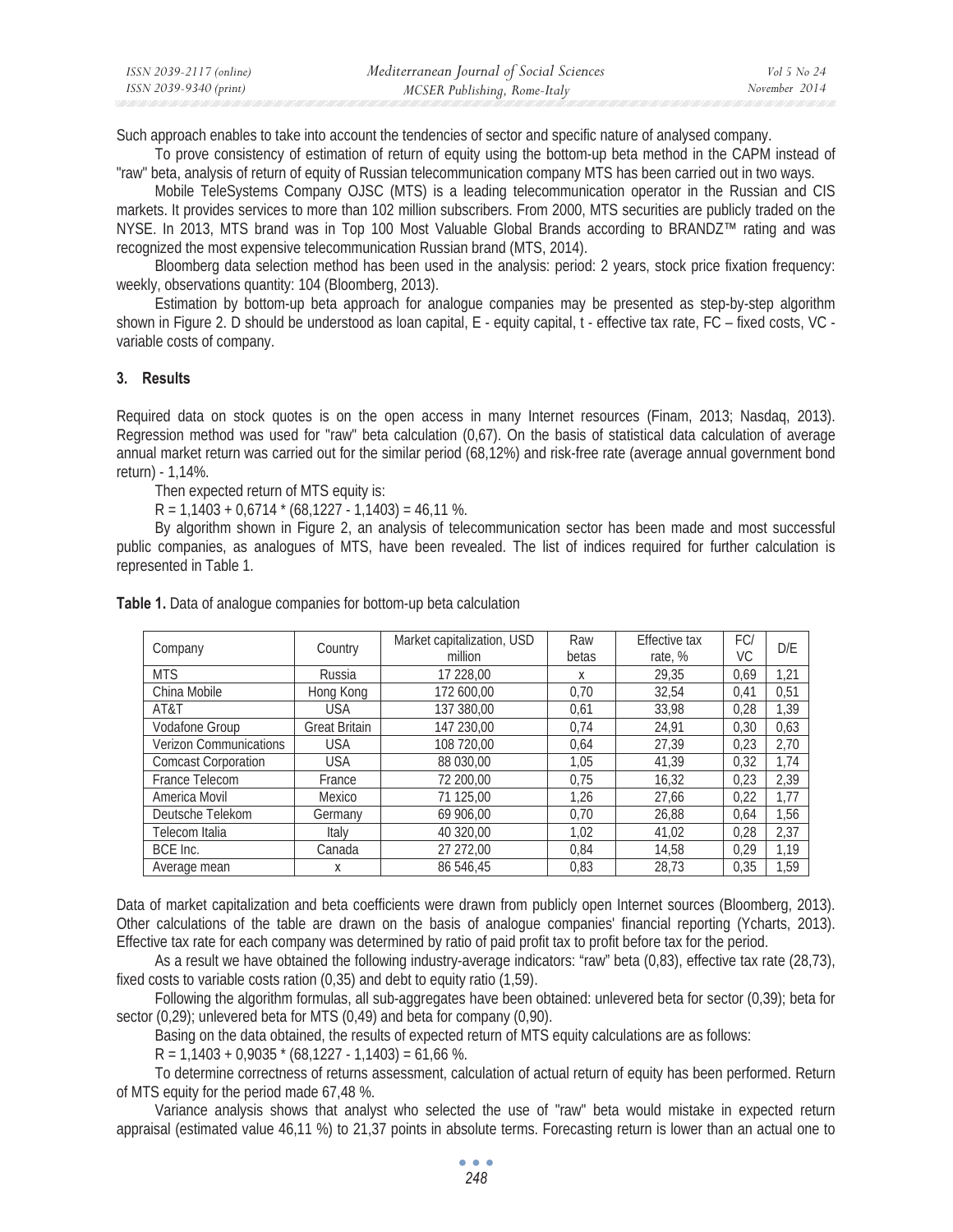31,67 %. In case, if analyst prefers bottom-up beta approach, forecasting return would be equal to 61,66 %, which is below the actual one just to 5,82 points in absolute terms. In this case return of MTS equity is underestimated only to 8,62 %.

Computational data confirmed consistency of put forward assumption and rate of return, calculated by bottom-up beta method, is closer to actual returns than calculation by means of classical regression analysis. "Raw" beta matched confidential interval (0,67), but final returns estimation was much lower than the actual one.

According to bottom-up method, taking into consideration the trends in telecommunication and specific nature of company activity, the coefficient has been estimated at 0,9, which has corrected the predicted returns and maximally brought it towards its actual value.

## **4. Discussion**

Despite consistency of obtained estimation, it should be noted that this method requires further and deeper research and corrections due to a number of critical remarks made in the course of comparative analysis:

1. Betas of analogue companies are calculated traditionally and can not fairly present the real state of companies and the sector (Collins, 2006; De Swaan and Liubych, 1999).

This problem is less evident and critical due to error smoothing in beta estimation by specification of sector average beta. So, average error mean is lower than beta error for one company.

2. During correction of average sectoral beta with consideration of operational and financial leverage and calculation of beta for company, the recent reporting data were used, thus neglecting the possibility of significant changes in capital structure or company expenditure in the following period (Serra, 2003).

This disputable moment is characteristic for estimation of capital structure and costs of analogue companies, the values of which effect the average sector mean values and beta for analysed company, consequently. It is possible to resolve differences by calculation of mean value of such correlations for companies for several preceding periods, but such analysis would take long and unlikely correct the final beta for the company.

3. Many companies do not disclose the structure of expenditure in their reports, that is why it takes a deeper analysis of expenditure items to specify expenditure character (Feldman, 2005).

Usually, the company's profit and loss account is used for analysis, where amortization and managerial costs are treated as fixed costs, while operating and selling costs are treated as variable costs. Although managerial costs may also depend on production volume, then cost structure value will be different.

4. Annual mean market return and financial instruments return, which are considered risk-free, also effect the forecasting return estimation. Values of those parameters directly depend on the period selected for data analysis, the frequency of price fixation by relevant instruments indices, which is another contradictory moment in estimation (Fernandez, 2004; Roll, 1977).

According to crisis period analysis, after-crisis returns are always understated, since it is based on data dynamics for previous periods, which reflect generally recession in stock market. And degression of return on equity, which is not stipulated by the general recession in the market or in the sector, is faintly detected by bottom-up beta method of analogue companies.

## **5. Conclusion**

At present there is a need for adjustments to the methodology for assessing the return of equity of Russian companies in connection with the necessity of taking into account peculiarities of the Russian market as a whole.

It is known that there are a number of critical remarks concerning prerequisites of the Capital Asset Pricing Model and traditional algorithm for calculating the parameter beta. Therefore there is a need to use another method for calculating the beta that provides more correct results.

Analysis of alternative methods for the assessment of return of equity allows to select the bottom-up beta method for analogue companies, which takes into account specifics of the company and trends of the industry.

 In confirmation of the advanced assumption, return of equity estimated by bottom-up beta method was more precise than using regression analysis in comparison with the real return of company's equity.

We have developed recommendations for leveling controversial issues detected in the process of the beta estimation. But it should be noted, that detailed analysis of all factors affecting the final index of forecasting return is required.